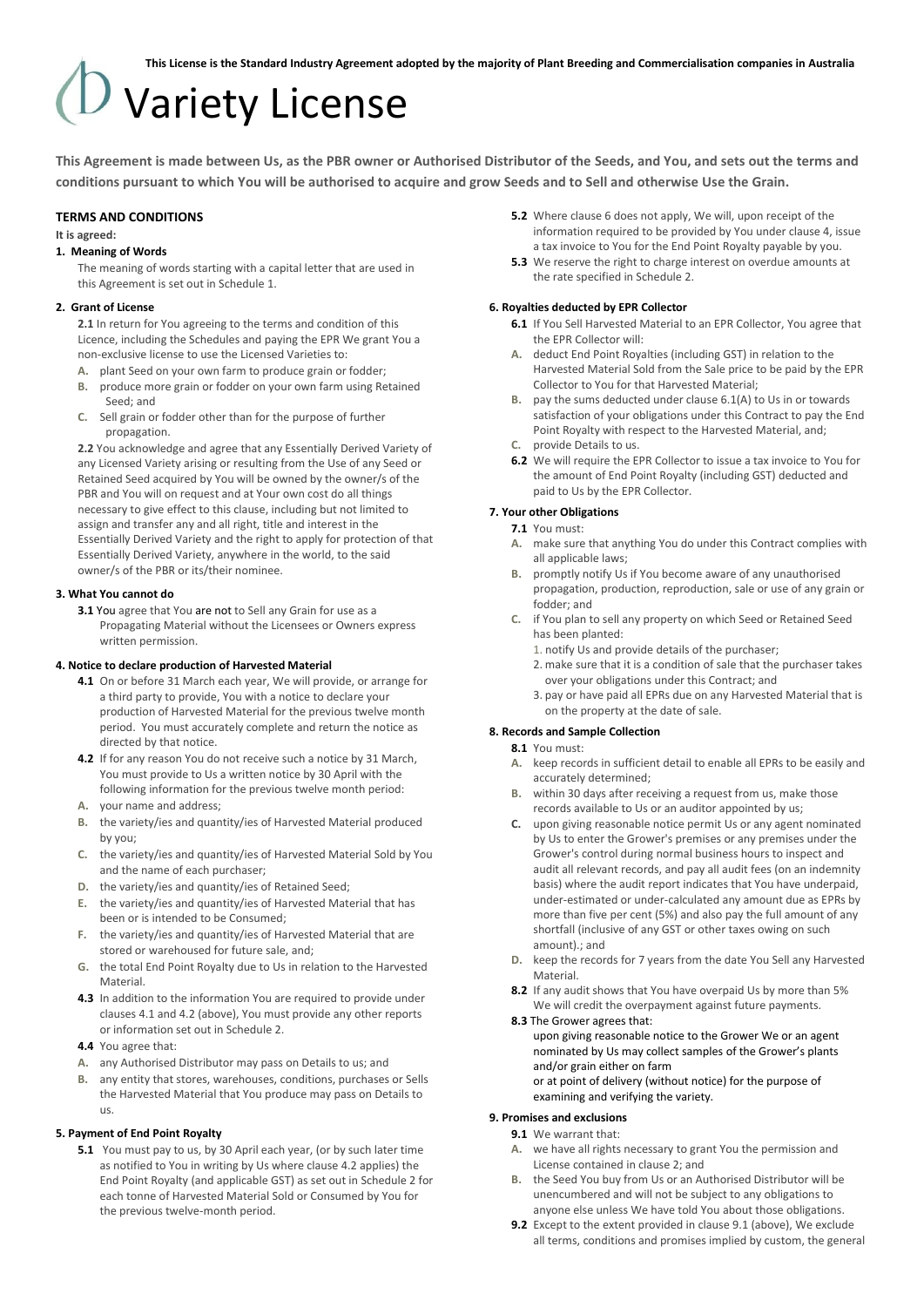law or statute, except any promises that cannot be excluded by Law.

#### **10. Liability**

#### **10.1** You:

- **A.** acknowledge that You Use the Licensed Varieties at your own risk;
- **B.** indemnify Us against all Loss incurred by Us and resulting from your Use of any Seed, Retained Seed or Harvested Material or any breach of this Contract.
- **10.2** If We contribute to any Loss which We have asked You to pay under clause 10.1, then You don't have to pay Us for the portion of the Loss that We contributed to.
- **10.3** Except to the extent provided under non-excludable or unavoidable Law, We exclude all liability for any special, indirect or consequential damages arising out of Your Use or dealings with any Seed, Retained Seed or Harvested Material.

#### **11. Dispute resolution**

**11.1** The Parties shall without delay and in good faith attempt to resolve any Dispute within thirty (30) days of the date one Party notifies the other in writing of the dispute.

**11.2** Any dispute or difference arising out of or in connection with this Contract will be submitted to an expert in accordance with, and subject to, The Institute of Arbitrators & Mediators Australia Expert Determination Rules.

#### **12. Term**

This Contract takes effect from the date on which You accept or Use any Seed and, subject to clause 13, continues in relation to each Licensed Variety until it is terminated by the variety owner and/or licensee.

#### **13. Rights to end Contract**

- 13.1 Either of Us may end this Contract immediately by giving notice to the other if the other:
- **A.** breaches any provision of this Contract and fails to fix the breach within 30 days after receiving notice asking it to do so; or
- **B.** breaches a provision of this Contract where that breach cannot be fixed.
- **13.2** We may end this Contract immediately by giving notice to You if You are unable to pay any of your debts (including EPRs) as and when they become due.
- **13.3** This Contract terminates automatically with respect to a particular Licensed Variety if We lose the right to grant the License in respect of that Licensed Variety.

### **14. At the end of Contract**

At the end of this Contract:

- **A.** the License ends;
- **B.** you must pay the EPR Collector or Us any amounts outstanding;
- **C.** except as provided under clause 14 (d) You must promptly:
	- 1. Sell or destroy all Harvested Material;<br>2. destroy all Seed, and;
	- destroy all Seed, and;
	- destroy all Retained Seed or Sell the Retained Seed other than for further propagation, and pay the applicable EPR on the Harvested Material and the Retained Seed Sold.
- D. you may grow out any crop planted at the end of this Contract and Sell or Consume the Harvested Material from that crop and must pay EPR on that Harvested Material, but You must not plant any new crops using the Harvested Material;
- **E.** the following clauses continue, along with any other clause intended to continue after this Contract ends: clauses 8 (Records), 9 (Promises and Exclusions), 10 (Liability) and this clause; and **F.** accrued rights and remedies are not affected.

#### **15. Notices**

- **15.1** Any notices under this Contract must be in writing and must be given in accordance with clauses 15.2 and 15.3.
- **15.2** A notice given in accordance with this clause will be deemed received:
- **A.** if left at the recipient's address, on the date of delivery;
- **B.** if sent by prepaid post, 10 days after the date of posting unless it is in fact received earlier, in which case, on the date of receipt;
- **C.** if sent by fax, when the sender's facsimile system generates a message confirming successful transmission of the total number of pages of the notice; or
- **D.** if sent by email, when the sender's email receives no notification of an inability to successfully transmit the email; or
- **E.** when posted to our website and/or posted to the Variety Central website [\(www.varietycentral.com.au\)](http://www.varietycentral.com.au/).

**15.3** Only matters of a general nature relating to more than one grower may be the subject of a notice given in the manner described in 15.2(D) above. Notices given to individual growers must be addressed to the relevant contact person in Schedule 2 or to the address provided by the Authorised Distributor or EPR Collector.

## **16. Waiver**

The failure of either of Us at any time to insist on performance by the other of any obligation under this Contract is not a waiver of any right to claim damages for breach of that obligation unless We acknowledge in writing that the failure is a waiver.

#### **17. Amendment**

We may change the terms of this Contract by giving You at least 30 days notice.

If We change EPR rates We must notify You by October 1st in order for the change to take effect in the following Calendar Year.

#### **18. Severability**

If part or all of any clause of this Contract is illegal or unenforceable it will be severed from this Contract and will not affect the continued operation of the remaining provisions.

#### **19. Assignment**

Except to the extent necessary to comply with clause 7(C)(2), You must not assign or transfer or attempt to assign or transfer any obligation or right arising out of this Contract, without our written consent.

#### **20. Entire Contract**

This Contract and schedules records the entire Contract between each of Us and supersedes all earlier agreements and representations by either of us.

## **21. Governing Law**

This Contract will be governed by the Governing Law as stipulated in Schedule 2, and the Courts of that State or Territory will have jurisdiction over all matters arising under it.

# SCHEDULE 1- Glossary

# **In this contract:**

- **1. Authorised Distributor** means us, or a distributor authorised by Us to Sell Seed to you.
- **2. Consume** means to use Seed so that it cannot be further propagated.
- **3. Contract** means this agreement together with its schedules.
- **4. Details** means details of the Licensed Varieties, details of the Sale/purchase of Seed and Harvested Material, your name, your address, and details of your business or company (including ABN and CBH and/or NGR number).
- **5. End Point Royalty** or **EPR** means the royalty payable by You for every tonne of Harvested Material Sold or Consumed by you, or Retained Seed Sold by You as permitted by clause 14(C)(3).
- **6. EPR Collector** means us, or any third party with whom We have entered into an EPR collection arrangement.
- **7. Essentially Derived Variety** has the meaning given to it in the PBR Act, namely, a plant variety (as defined in the PBR Act) is taken to be an essentially derived variety of another Plant Variety if:
	- A. it is predominantly derived from that other Plant Variety; and
	- B. it retains the essential characteristics (as defined in the PBR Act) that result from the genotype or combination of genotypes of that other variety, and;
	- C. it does not exhibit any important (as distinct from cosmetic) features that differentiate it from